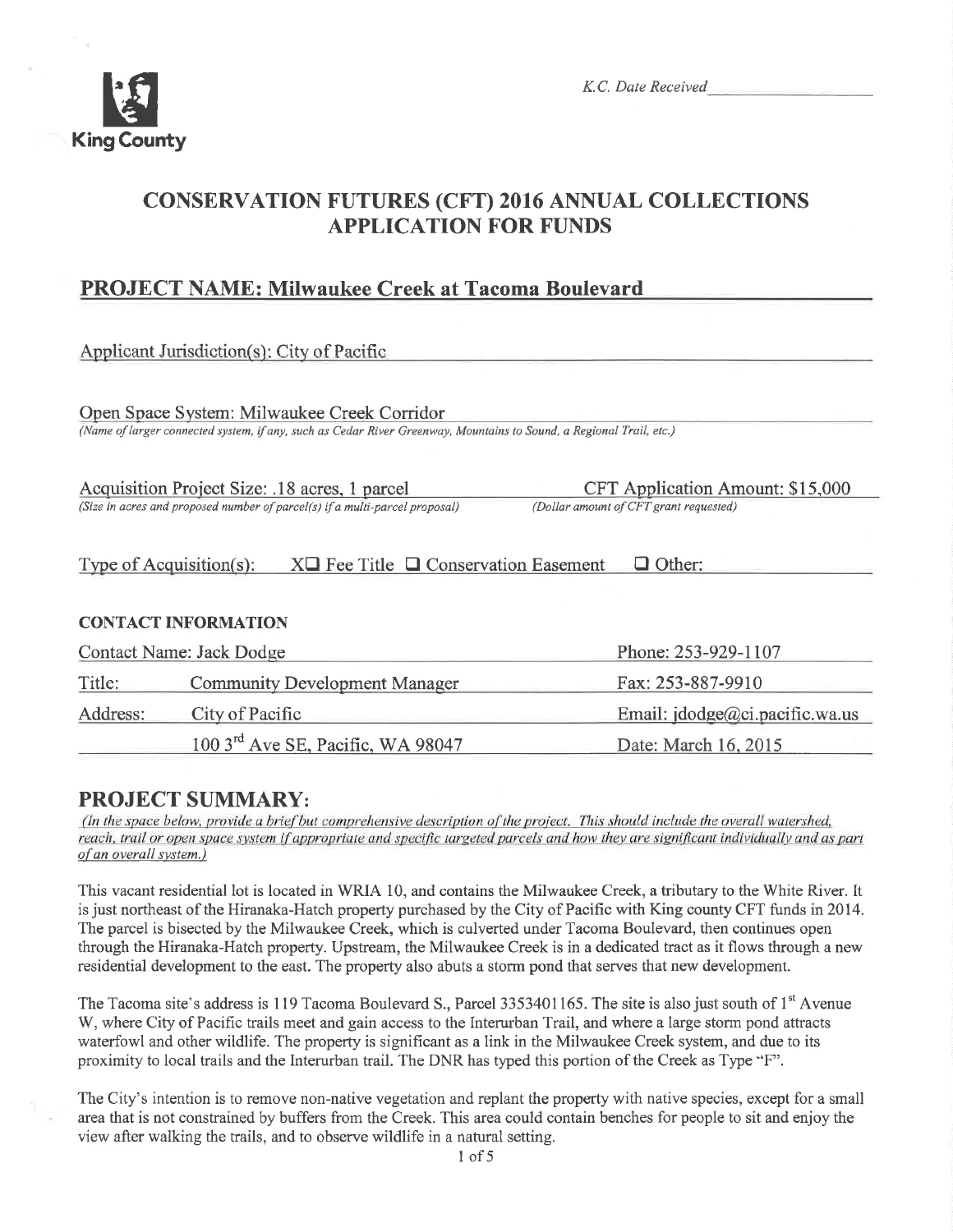#### 1. OPEN SPACE RESOURCES

Please review the attached evaluation criteria. For the **proposed acquisition parcel(s)**, please mark those criteria that apply and thoroughly, yet succinctly, describe in the space below how the proposed acquisition satisfies each marked criteria. Please clearly describe how these criteria might be met qt a landscape level, and how they apply to individual parcels. If restoration is part of the plan, please briefly describe the current condition and the hoped for restored condition that is the goal of the acquisition.

 $\overline{A}$  A. Wildlife habitat or rare plant reserve  $\overline{A}$  E. Historic/cultural resources  $\overline{A}$  B. Salmon habitat and aquatic resources  $\overline{X}$  F. Urban passive-use natural area/greenbelt  $\overline{A}$  C. Scenic resources

- $\overline{A} \square C$ . Scenic resources  $X\square G$ . Park/open space or natural corridor addition  $\square D$ . Community separator  $X\square H$ . Passive recreation opportunity/unmet needs
	- $X\Box$  H. Passive recreation opportunity/unmet needs

#### Al Wildlife Habitat or Rare Plant Reserve: Medium

While the Tacoma Boulevard Property currently contains a lower level of priority habitat, links to nearby habitat will boost the entire ecosystem. Raccoons, opossums, hummingbirds, long-toed salamanders, migratory birds, and River Otters have been reported nearby. Through enhancement, it will better serve as a feeding, nesting, or migratory link. This property is valuable due to its association with the Milwaukee Creek corridor.

#### Bl Salmon Habitat and Aquatic Resources: Low to Medium

The Milwaukee Creek, a "Type F" salmoniod stream, is a south flowing creek that parallels the lnterurban Trail and SR 167. The City of Pacifíc has a unique opportunity to provide significant restoration to existing degraded habitat along its banks. Milwaukee Creek runs diagonally across the property. Chum and coho salmon and steelhead have been documented in Milwaukee Creek further downstream. Through addition shade cover, significant changes to the water quality will positively impact habitat here and downstream. Milwaukee Creek is also an important breeding area for frogs, salamanders, and generally has some water flow year round.

#### Gl Scenic Resource: Medium.

Acquiring the Tacoma Boulevard property will add scenic value to the neighborhood. The property has views of the Cascade Mountains, Mt. Rainier, the West Hill of Pacific, as well as Milwaukee Creek. This property will be highly visible from nearby resídences and the roadway.

#### D] Community Separator: Low

This property provides a scenic backdrop and visual relief for a built up single-family and multi-family residential area.

#### F] Urban Passive Use, Natural Area/Greenbelt: Medium to High

This parcel contributes .18 acres to a much larger system of natural land area by being a part of the Milwaukee Creek restoration efforts, and through its proximity to the local trail system and the lnterurban Trail.

#### Gl.Park, Open Space or Natural Gorridor Addition: Medium

Milwaukee Creek flows through the communities of Pacific and Sumner. Jovita Creek, which travels from Trout Lake in unincorporated King County and Edgewood, joins Milwaukee Creek in Pacific, and contributes to a natural corridor shared by all of these communities.

#### H] Passive recreation opportunity in area with unmet needs: High

The City of Pacific's Comprehensive Plan anticipates over 50% population growth in the first half of the 21<sup>st</sup> century. The Land Use, and Parks, Open Space, Recreation and Trails chapters address the statistical need for more open space assets. As the denser valley residential core increases in population through in-filling, the need for more parks and open space will become critical. This property is an important part of the City's plan for the future. Under State mandated Growth Management, the City is compelled to provide for increased population density and to acquire passive parks, habitat and open space to preserve it for the future. ln a neighborhood of single and multifamily residences, the largest naturally vegetated open space is a subdivision's storm pond with steep slopes and little surrounding land.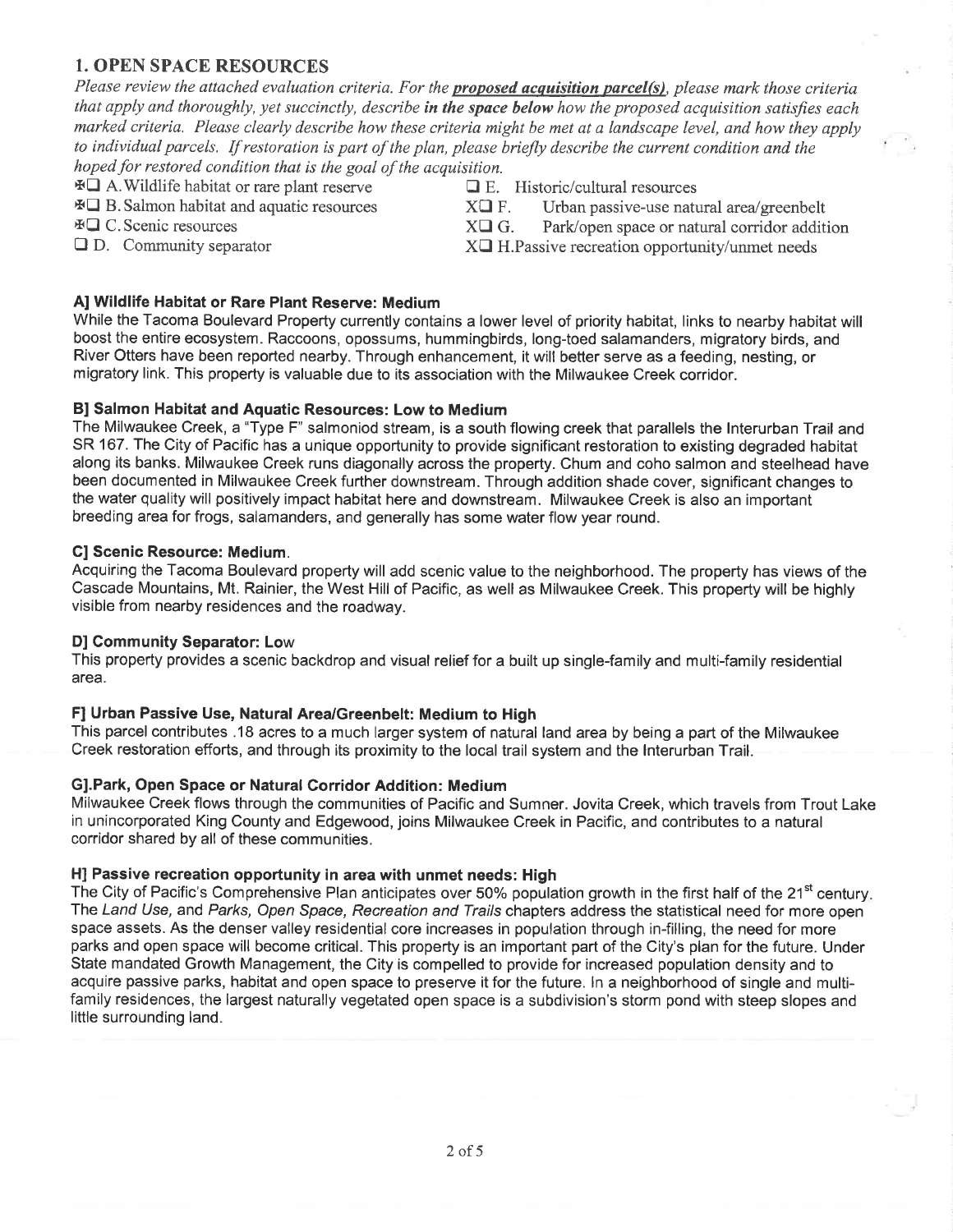#### 2. ADDITIONAL FACTORS

For the **proposed acquisition parcel(s)**, please mark all criteria that apply and thoroughly, yet succinctly, describe in the space below how the proposed acquisition satisfies each marked criteria.

- $\text{A. Educational/interpective opportunity}$
- xO B. Threat of loss of open space resources
- $\text{FQ}$  C. Ownership complexity/willing seller(s)/ownership interest proposed
- $\Box$  D. Partnerships Describe any public or private partnerships that will enhance this project
- $\Box$  E. Is the property identified in an adopted park, open space, comprehensive, or community plan?
- E F. Transferable Development Credits (TDC) participation

#### A. EducationaVlnterpretive opportunity: Medium

There is enough useable area on this property for benches and an informational kiosk

#### B. Threat of loss of open space resources: Medium

The City has seen significant increases in housing densities the past several years in the valley. Pacific residents have deemed the halt of further loss of open space as increasingly important. Pacific citizens are concemed about the accelerating pace of land-use changes surrounding their communities and want to preserve landscapes while creating livable areas.

#### C. Willing Seller: High

This property is currently being advertised for sale. City of Pacific has contacted the real estate company and is waiting to hear what their asking price is. The property has been assessed by King County for \$25,000. Due to the the required buffers for the Milwaukee Creek, which flows diagonally across it, there is very little buildable area. Culverting the Creek world require a permit from the Army Corps of Engineers.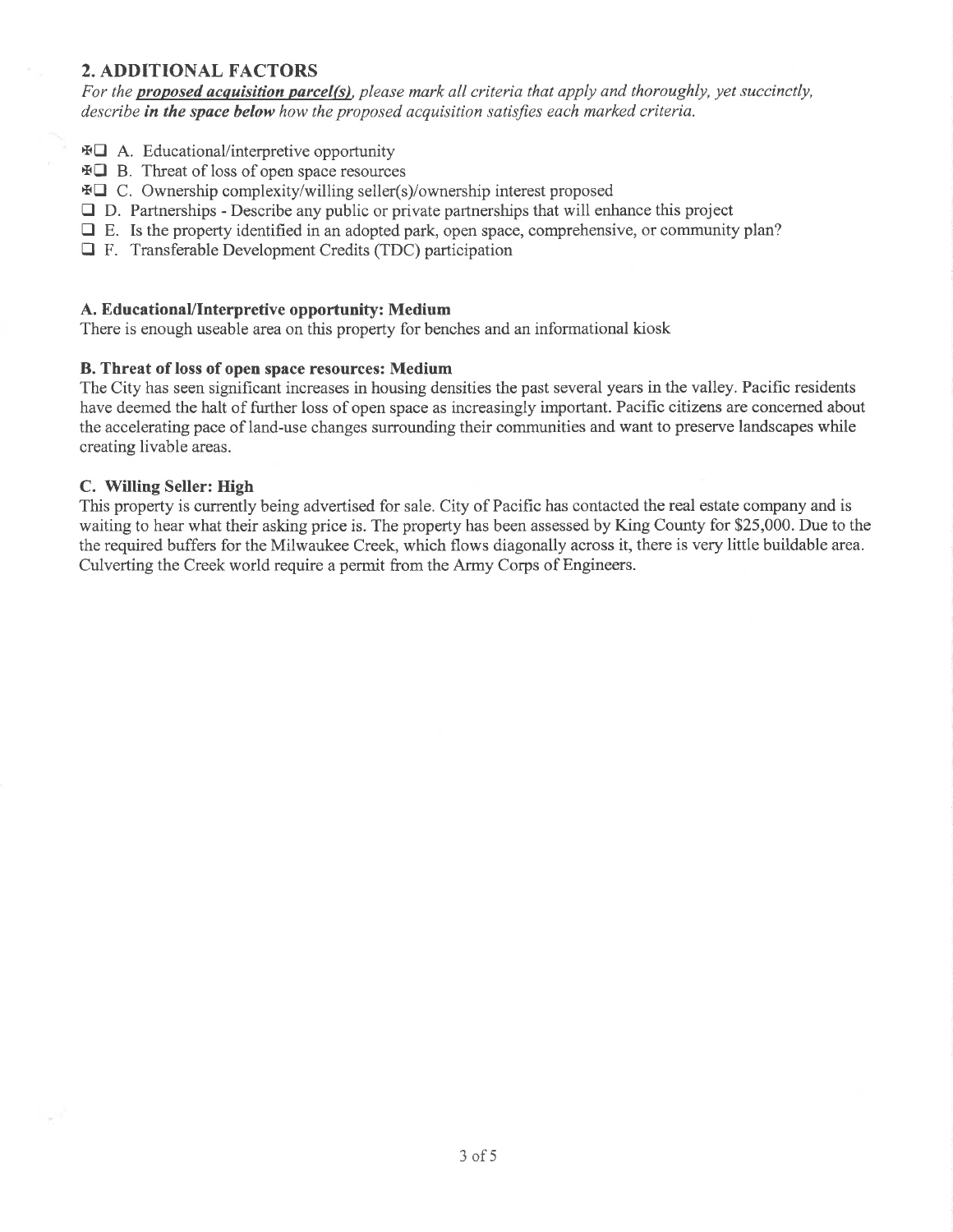#### **3. STEWARDSHIP AND MAINTENANCE**

How will the property be stewarded and maintained? Does the property lend itself to volunteer stewardship opportunities? How will ongoing stewardship and maintenance efforts be funded?

The City of Pacific will maintain the property with General Fund Resources. Once invasive plants are removed and the native plantings are complete, the City of Pacific will maintain them.

The City and volunteer groups have also worked with the National Wildlife Foundation, Pierce County, and the Department of Ecology on a much larger project that included a 10 year restoration plan and involves neighborhood and public engagement.

#### **4. PROJECT BUDGET**

| 1) TOTAL CFT APPLICATION AMOUNT <sup>a</sup>        | CFT: \$15,000 |
|-----------------------------------------------------|---------------|
| <b>2) TOTAL PEL APPLICATION AMOUNT</b> <sup>b</sup> | PEL:          |

 $^a$ Allowable CFT acquisition costs (Ordinance 14714): The disbursement of funds shall be made only for capital project expenditures that include costs of acquiring real property, including interests in real property, and the following costs: the cost of related relocation of eligible occupants, cost of appraisal, cost of appraisal review, costs of title insurance, closing costs, pro rata real estate taxes, recording fees, compensating tax, hazardous waste substances reports, directly related staff costs and related legal and administrative costs, but shall not include the cost of preparing applications for conservation futures funds.

<sup>o</sup>King County projects only, if applicable.

#### **Estimation of property value:**

Briefly note how land values have been estimated (i.e., appraisal, property tax assessment, asking price, letter of value or other means).

| <b>PROJECT COSTS</b>                                   | <b>ESTIMATED DOLLAR AMOUNT OR RANGE</b> |
|--------------------------------------------------------|-----------------------------------------|
| Total property interest value                          | \$25,000                                |
| Title and appraisal work                               | \$3,000                                 |
| Closing, fees, taxes                                   | \$1,500                                 |
| Relocation                                             |                                         |
| Hazardous waste reports                                |                                         |
| Directly related staff, administration and legal costs | \$1,500                                 |
| <b>Total Project Costs (CFT and other funds)</b>       | \$31,000                                |

| <b>MATCHING FUNDS: Existing Sources</b><br>(CFT can only provide a maximum of 50% of anticipated<br>project costs) | <b>DATE</b><br>(Expended or Committed) | <b>DOLLAR AMOUNT</b><br>(Expended or Committed) |
|--------------------------------------------------------------------------------------------------------------------|----------------------------------------|-------------------------------------------------|
| King County Parks Levy                                                                                             | January 2015                           | \$10,000                                        |
| City of Pacific Stormwater Fund                                                                                    | March 2015                             | \$6,000                                         |
|                                                                                                                    |                                        |                                                 |
| <b>Total CFT Funds Previously Received</b><br><b>This Project</b>                                                  |                                        | \$0                                             |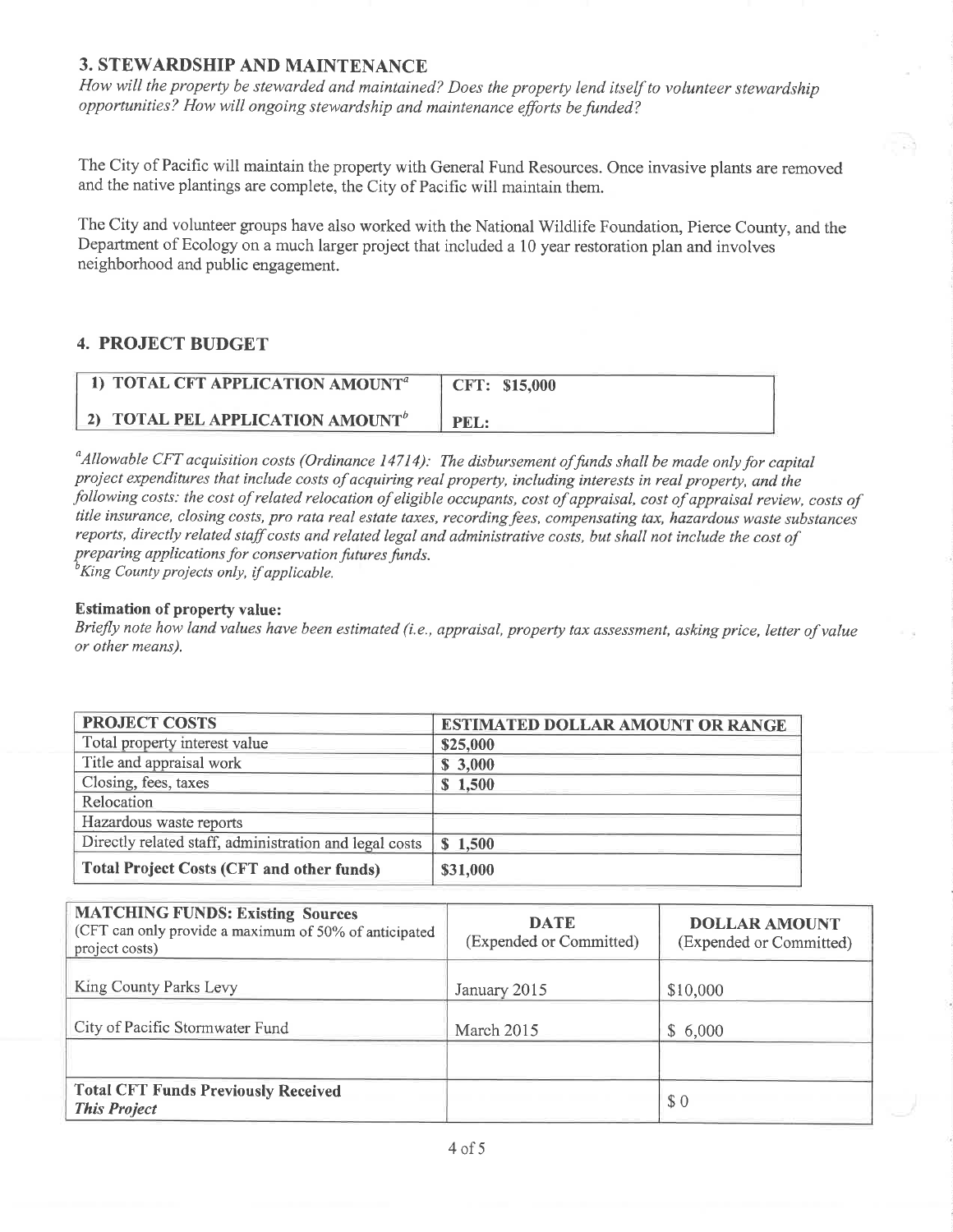| <b>Total Matching Funds and Past CFT Funds</b><br><b>Currently Identified</b> | \$16,000 |
|-------------------------------------------------------------------------------|----------|
| <b>Unidentified Remaining Match Need</b>                                      | \$15,000 |

Unidentified remaining match need: What funds are anticipated and what is the time frame? Please briefly discuss how the unidentified remaining match need above will be met.

### 5. IN-KIND CONTRIBUTIONS FROM PARTNERSHIPS

| <b>Brief Activity Description</b> | <b>Dollar Value of</b><br>In-kind<br><b>Contribution</b> | <b>Status</b><br>(Completed or Proposed) | <b>Activity Date Range</b><br>(Completion Date or Proposed<br>Completion Date) |
|-----------------------------------|----------------------------------------------------------|------------------------------------------|--------------------------------------------------------------------------------|
| Earth Day Planting Party 2016     | \$1,000                                                  | Proposed                                 | April 2016                                                                     |
|                                   |                                                          |                                          |                                                                                |
|                                   |                                                          |                                          |                                                                                |
| <b>TOTAL</b>                      |                                                          |                                          |                                                                                |

#### 6. ATTACHED MAPS (Two maps are now required: 1) site map and 2) general location map; you may also include one additional map, aerial photo or site photo)

8 1/2 x 11" maps are preferred, but 11 x 17" is acceptable if folded and hole-punched for insertion into a three-ring binder.

**Site Map** that shows the following:

- Each parcel proposed for acquisition in yellow or distinct shading and an indication of any parcel proposed for less than fee simple acquisition, such as a conservation easement;
- Location of any proposed development to the site such as parking, trails or other facilities;
- Location of any proposed site restoration;
- Existing adjacent public (local, state or federal) parks or open spaces labeled and shown in dark green or distinct shading.

**Location Map** that shows the following:

- Other permanently protected open spaces (private, non-profit, institutional, etc.) shown in light green or distinct shading;
- Major water courses such as creeks, rivers, lakes or wetlands;
- Major roads, arterial roads or regional trails.
- Map scale: This map should show approximately a ten-mile radius around the proposed acquisition(s).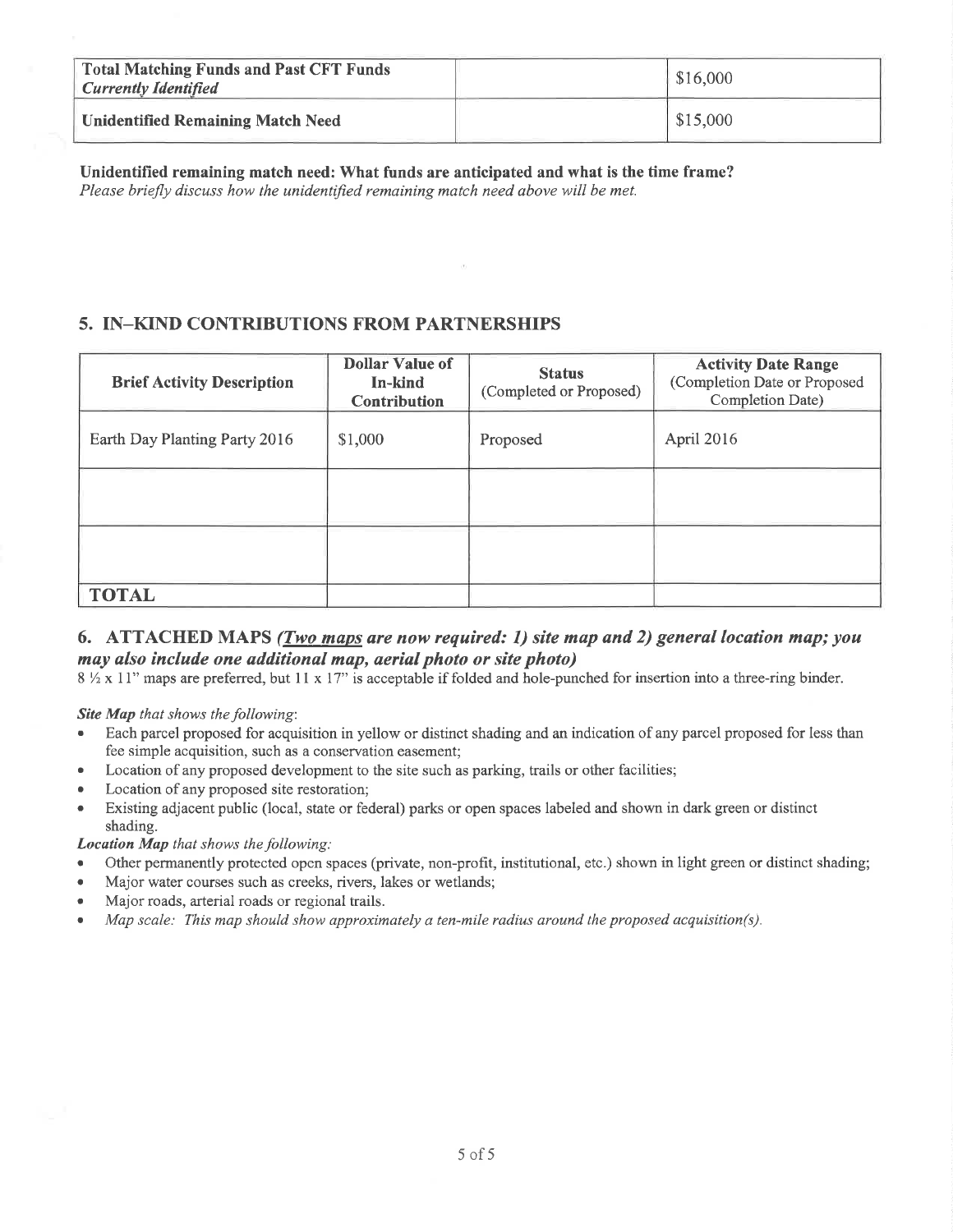

Ν **2,500 5,000**<br>Scale in Feet **2,500** 

LEGEND **City Limits** Urban Growth Area (UGA)

Figure 1: City of Pacific Vicinity Map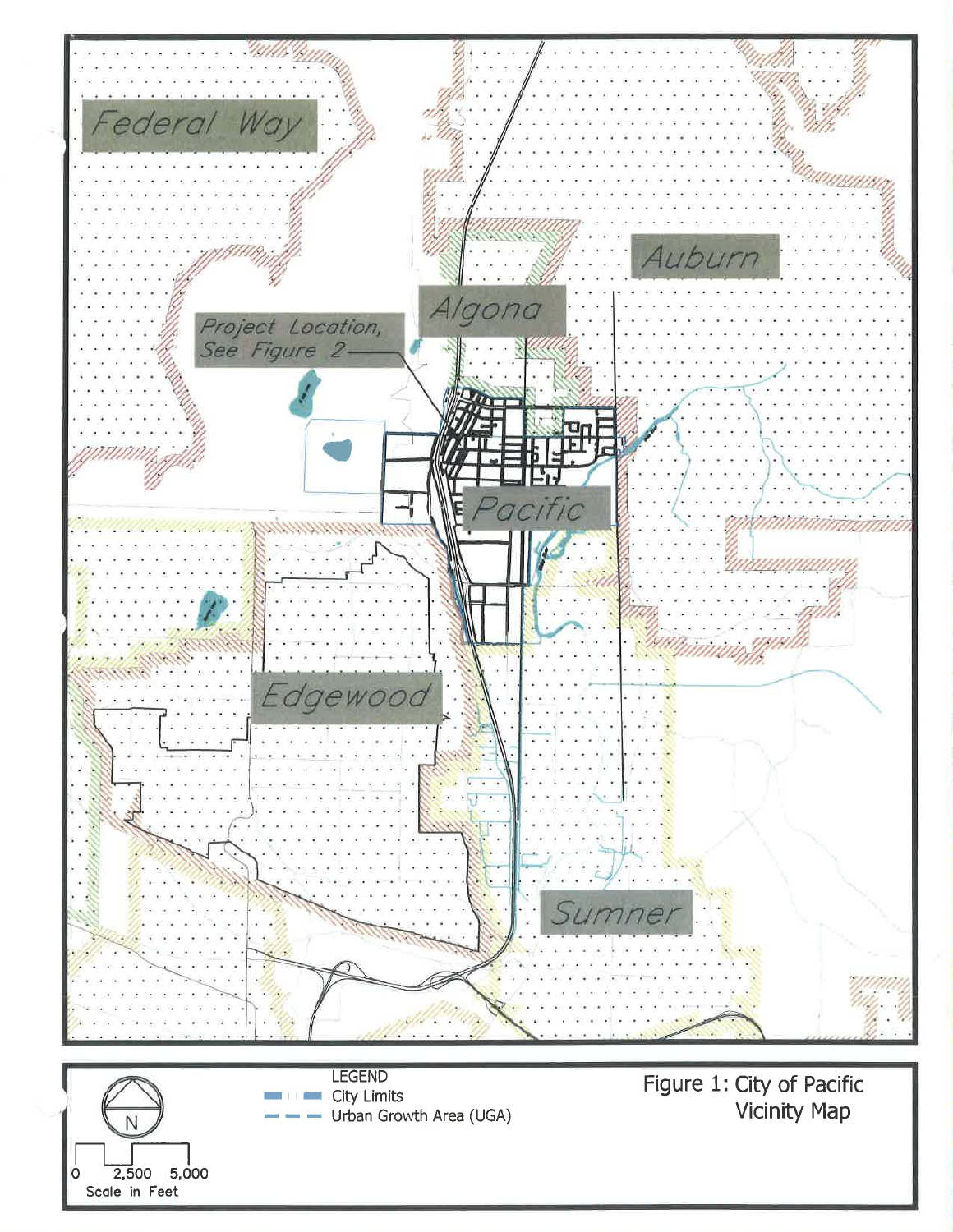





**LEGEND** Creek Previously Purchased Property Proposed Property for Purchase Figure 2: City of Pacific Properties to Purchase